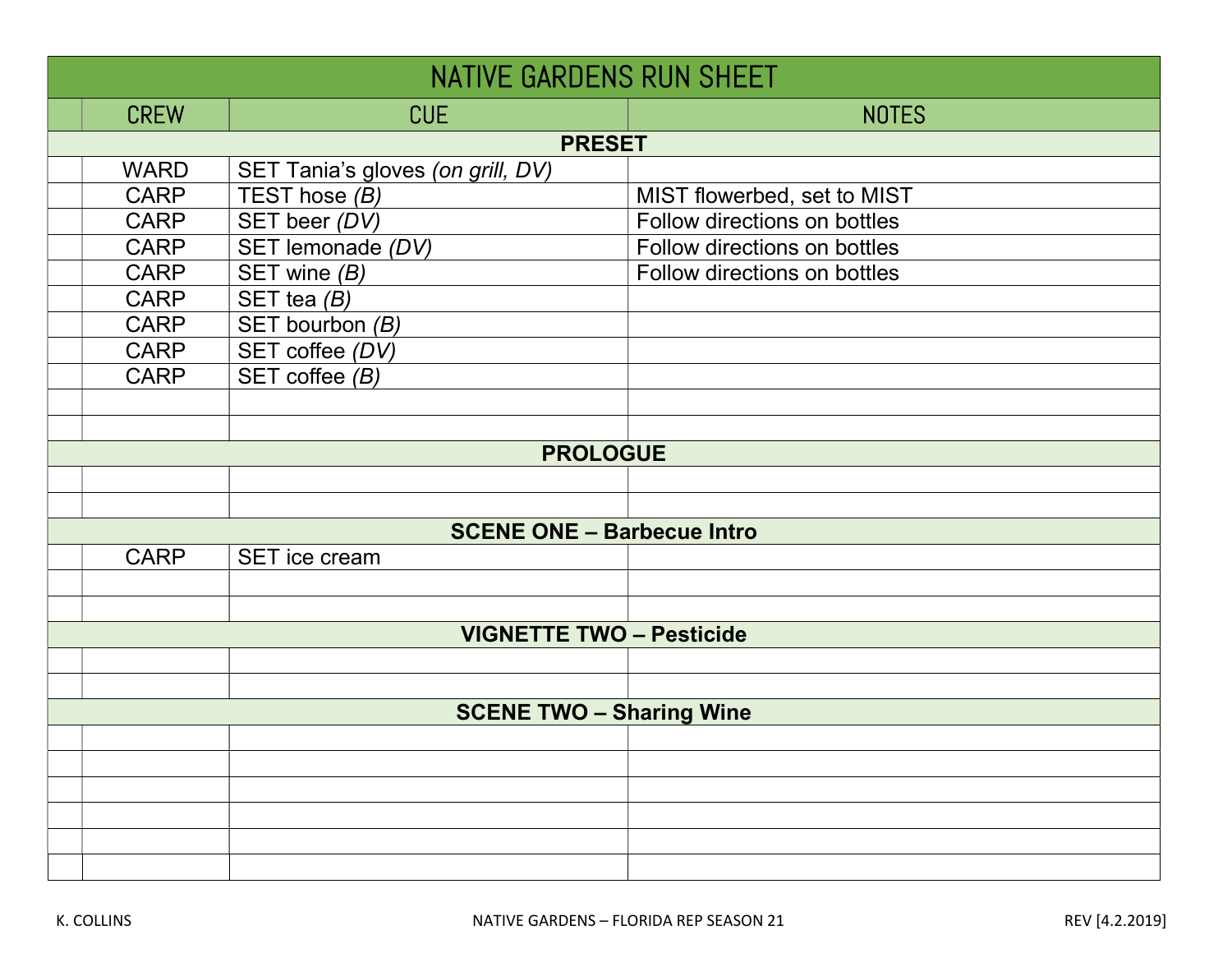| <b>VIGNETTE THREE - More Pesticide</b> |                  |                                         |                                                                     |
|----------------------------------------|------------------|-----------------------------------------|---------------------------------------------------------------------|
|                                        | <b>WARD</b>      | <b>CHANGE Pablo (DV Booth)</b>          |                                                                     |
|                                        | <b>WARD</b>      | CHANGE Tania (DV Booth)                 |                                                                     |
|                                        | <b>ASM</b>       | <b>CLEAR changes</b>                    | "Clear" for PABLO, "Almost" for TANIA @ shawl,<br>"Clear" for TANIA |
|                                        | <b>CARP</b>      | HAND coffee cup & plat to PABLO<br>(DV) |                                                                     |
|                                        | <b>CARP</b>      | HAND clipboard to TANIA (DV)            |                                                                     |
|                                        |                  |                                         |                                                                     |
|                                        |                  |                                         |                                                                     |
|                                        |                  | <b>SCENE THREE - Something's Wrong</b>  |                                                                     |
|                                        | <b>CARP</b>      | <b>DRAWER FX</b>                        | Open, close, open, "aha! Aqui esta!" close                          |
|                                        | <b>CARP</b>      | <b>STRIKE Pablo's coffee</b>            |                                                                     |
|                                        |                  |                                         |                                                                     |
|                                        |                  |                                         |                                                                     |
|                                        |                  | <b>VIGNETTE FOUR - Surveyor</b>         |                                                                     |
|                                        | <b>WARD</b>      | CHANGE Tania (DV)                       |                                                                     |
|                                        | <b>INSPECTOR</b> | <b>SET flags</b>                        |                                                                     |
|                                        | <b>FRANK</b>     | MOVE gardening caddy                    |                                                                     |
|                                        | <b>CARP</b>      | HELP Frank into kneepads (B)            |                                                                     |
|                                        |                  |                                         |                                                                     |
|                                        |                  |                                         |                                                                     |
|                                        |                  | <b>SCENE FOUR - Clipping Ivy</b>        |                                                                     |
|                                        | <b>FRANK</b>     | MOVE gardening caddy                    |                                                                     |
|                                        | <b>CARP</b>      | TAKE books from FRANK (B)               |                                                                     |
|                                        |                  |                                         |                                                                     |
|                                        |                  |                                         |                                                                     |
|                                        |                  | <b>VIGNETTE FIVE - Stakes</b>           |                                                                     |
|                                        | <b>WORKERS</b>   | SET boom box                            |                                                                     |
|                                        | <b>WORKERS</b>   | <b>MOVE plants</b>                      |                                                                     |
|                                        | <b>WORKERS</b>   | MOVE gnome                              |                                                                     |
|                                        | <b>WORKERS</b>   | <b>SET stakes</b>                       |                                                                     |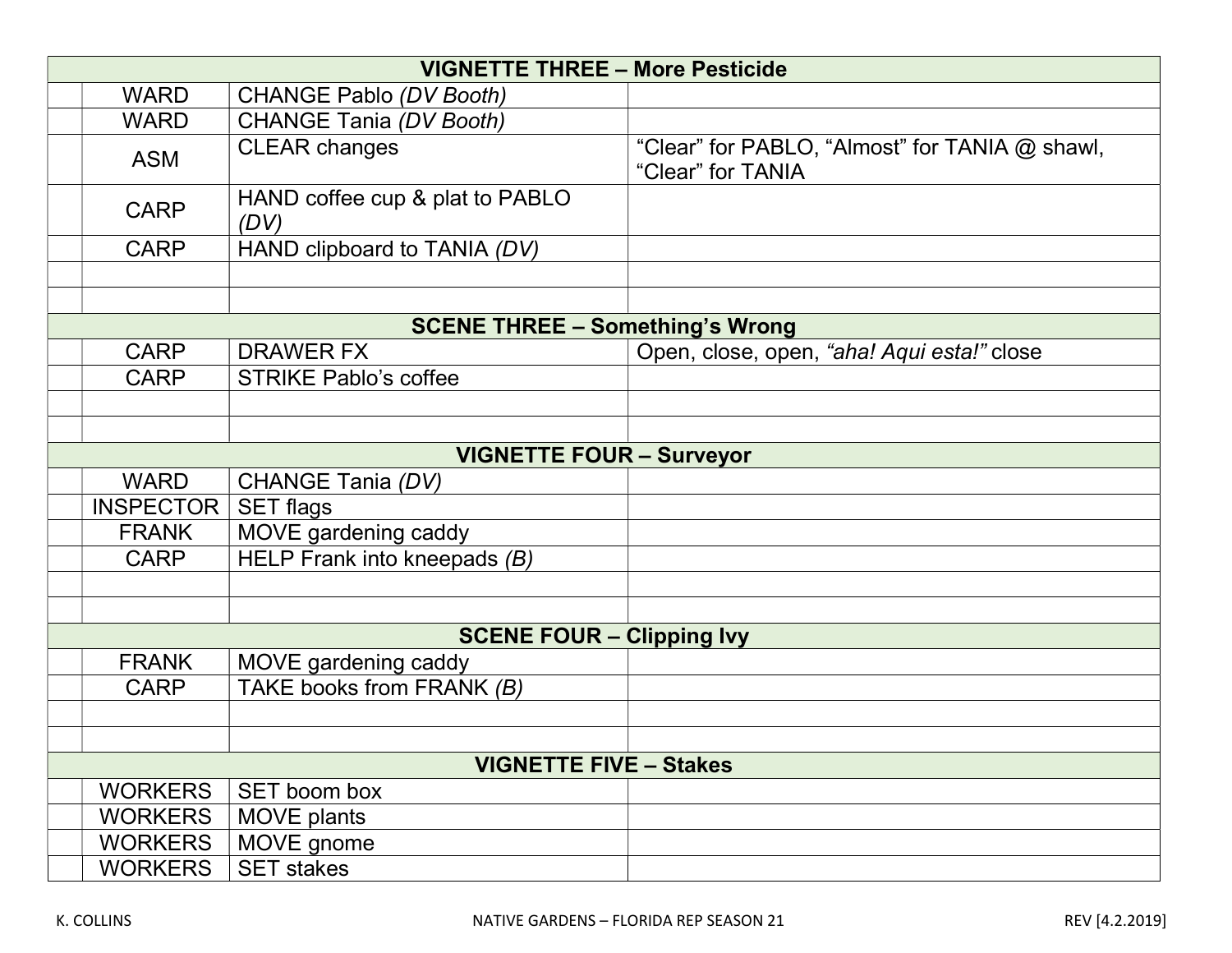| <b>SCENE FIVE - Flashlight Investigation</b> |                                                   |  |  |  |
|----------------------------------------------|---------------------------------------------------|--|--|--|
|                                              |                                                   |  |  |  |
|                                              |                                                   |  |  |  |
| <b>VIGNETTE SIX - Clearing Plants</b>        |                                                   |  |  |  |
| <b>CARP</b>                                  | TAKE flashlights from FRANK and<br>VIRGINIA $(B)$ |  |  |  |
| <b>WARD</b>                                  | CHANGE Frank (B)                                  |  |  |  |
| <b>WARD</b>                                  | CHANGE Virginia (B)                               |  |  |  |
| <b>ASM</b>                                   | CLEAR changes (B)                                 |  |  |  |
| <b>WORKERS</b>                               | <b>SET wood</b>                                   |  |  |  |
| <b>WORKERS</b>                               | <b>SET</b> rake                                   |  |  |  |
| <b>WORKERS</b>                               | <b>SET shovel</b>                                 |  |  |  |
| <b>WORKERS</b>                               | <b>STRIKE bushes</b>                              |  |  |  |
|                                              |                                                   |  |  |  |
|                                              |                                                   |  |  |  |
|                                              | <b>SCENE SIX - Take a Breath and Pause</b>        |  |  |  |
| <b>ASM</b>                                   | PAGE curtain for WORKERS (A)                      |  |  |  |
| <b>WORKERS</b>                               | <b>SET wood</b>                                   |  |  |  |
| <b>CARP</b>                                  | BLEND ice cream (DV)                              |  |  |  |
|                                              |                                                   |  |  |  |
|                                              |                                                   |  |  |  |
|                                              | <b>VIGNETTE SEVEN - Fence is Gone</b>             |  |  |  |
| <b>WARD</b>                                  | CHANGE Virginia (B)                               |  |  |  |
| <b>ASM</b>                                   | CLEAR change for VIRGINIA (B)                     |  |  |  |
| <b>CARP</b>                                  | HAND cigarette and lighter to<br>VIRGINIA(B)      |  |  |  |
| <b>WORKERS</b>                               | <b>STRIKE</b> fence                               |  |  |  |
| <b>WORKERS</b>                               | <b>SET stakes</b>                                 |  |  |  |
|                                              |                                                   |  |  |  |
|                                              | <b>SCENE SEVEN - Smoking</b>                      |  |  |  |
|                                              |                                                   |  |  |  |
|                                              |                                                   |  |  |  |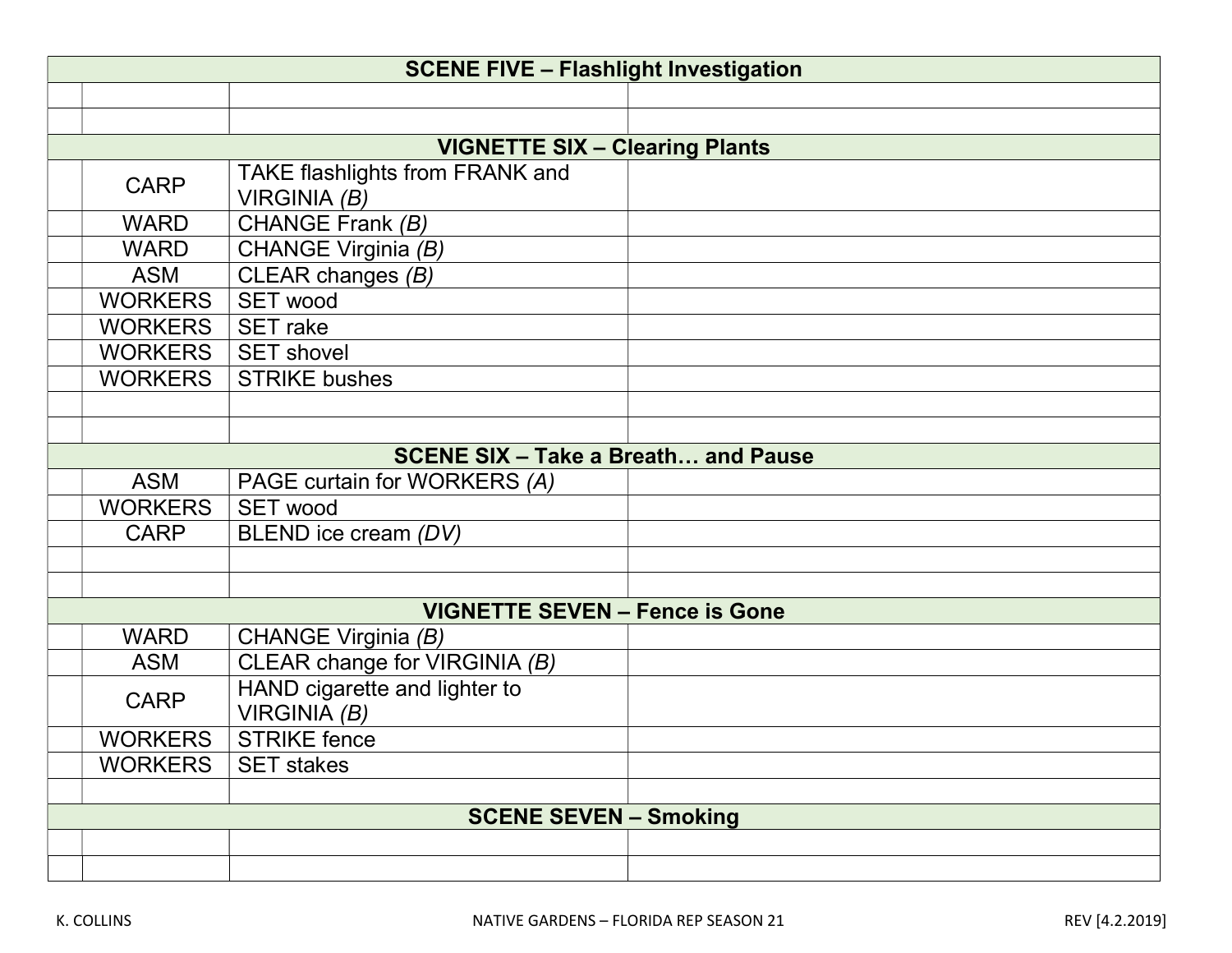| <b>VIGNETTE EIGHT - Butt Flick</b> |                                  |  |  |  |
|------------------------------------|----------------------------------|--|--|--|
|                                    |                                  |  |  |  |
|                                    |                                  |  |  |  |
|                                    | <b>SCENE EIGHT - Beer Summit</b> |  |  |  |
|                                    |                                  |  |  |  |
|                                    |                                  |  |  |  |
|                                    | <b>VIGNETTE NINE - Lemonade</b>  |  |  |  |
| <b>CARP</b>                        | TAKE beer from PABLO (DV)        |  |  |  |
| <b>WARD</b>                        | CHANGE Pablo (DV)                |  |  |  |
| <b>ASM</b>                         | CLEAR change (DV)                |  |  |  |
| <b>CARP</b>                        | HAND phone to PABLO (DV)         |  |  |  |
| <b>WORKERS</b>                     | <b>SET bags</b>                  |  |  |  |
| <b>WORKERS</b>                     | SET trash can                    |  |  |  |
| <b>WORKERS</b>                     | SET post hole digger             |  |  |  |
| <b>WORKERS</b>                     | MOVE gnome                       |  |  |  |
|                                    |                                  |  |  |  |
|                                    |                                  |  |  |  |
|                                    |                                  |  |  |  |
|                                    |                                  |  |  |  |
|                                    | <b>SCENE NINE - Ice Cream</b>    |  |  |  |
|                                    |                                  |  |  |  |
|                                    |                                  |  |  |  |
|                                    | <b>VIGNETTE TEN - Mosquito</b>   |  |  |  |
| <b>CARP</b>                        | TAKE tray from TANIA (DV)        |  |  |  |
| <b>WARD</b>                        | ADD headband to TANIA (DV)       |  |  |  |
|                                    |                                  |  |  |  |
|                                    |                                  |  |  |  |
|                                    |                                  |  |  |  |
|                                    |                                  |  |  |  |
| <b>SCENE TEN - Woman to Woman</b>  |                                  |  |  |  |
|                                    |                                  |  |  |  |
|                                    |                                  |  |  |  |